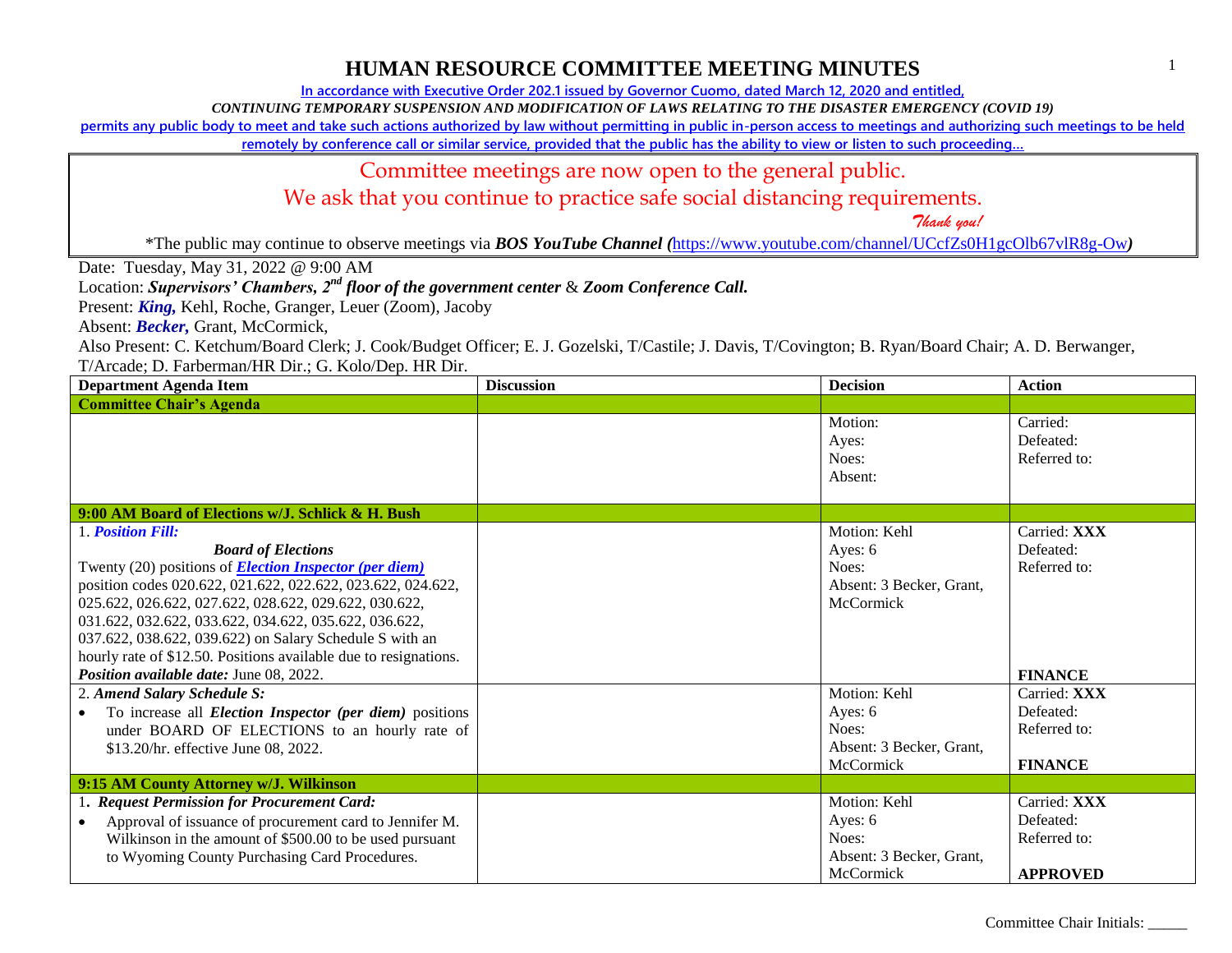**In accordance with Executive Order 202.1 issued by Governor Cuomo, dated March 12, 2020 and entitled,**

*CONTINUING TEMPORARY SUSPENSION AND MODIFICATION OF LAWS RELATING TO THE DISASTER EMERGENCY (COVID 19)*

**permits any public body to meet and take such actions authorized by law without permitting in public in-person access to meetings and authorizing such meetings to be held** 

remotely by conference call or similar service, provided that the public has the ability to view or listen to such proceeding...

#### Committee meetings are now open to the general public.

We ask that you continue to practice safe social distancing requirements.

 *Thank you!*

\*The public may continue to observe meetings via *BOS YouTube Channel (*<https://www.youtube.com/channel/UCcfZs0H1gcOlb67vlR8g-Ow>*)*

Date: Tuesday, May 31, 2022 @ 9:00 AM

#### Location: *Supervisors' Chambers, 2nd floor of the government center* & *Zoom Conference Call.*

Present: *King,* Kehl, Roche, Granger, Leuer (Zoom), Jacoby

Absent: **Becker**, Grant, McCormick,

| <b>Department Agenda Item</b>                                                                             | <b>Discussion</b>                                    | <b>Decision</b>          | <b>Action</b> |
|-----------------------------------------------------------------------------------------------------------|------------------------------------------------------|--------------------------|---------------|
| $2.$ FYI:                                                                                                 |                                                      | Motion:                  | Carried:      |
| <b>Assigned Counsel</b>                                                                                   |                                                      | Ayes:                    | Defeated:     |
| NYS Indigent Legal Services Lawsuit.<br>$\Omega$                                                          |                                                      | Noes:                    | Referred to:  |
| Assigned Counsel's rate is currently \$75.00/hr.<br>$\circ$                                               |                                                      | Absent:                  |               |
| Rates are currently under litigation in the state legislature to increase.<br>$\circ$                     |                                                      |                          |               |
| Counties fund this program.<br>$\circ$                                                                    |                                                      |                          |               |
| NYS has re-opened statute of limitation for adult sexually abused. There is a one year window.            |                                                      |                          |               |
| Thank you to Board Clerk Ketchum for providing the Committee on Open Government's opinion letter relative |                                                      |                          |               |
| to non-committee member participation in committee meetings. Supervisor Kehl, T/Attica questioned whether |                                                      |                          |               |
| the opinion is extended to participation by the Board Clerk and the Budget Officer.                       |                                                      |                          |               |
| 3. Professional Service Contract (\$5,001 or greater):                                                    | <b>NOTE:</b> The current Westlaw Classic would renew | Motion: Kehl             | Carried: XXX  |
| Authorize Chairman to sign a contract, pursuant to General                                                | at \$574.97/month, however, it is no longer being    | Ayes: 6                  | Defeated:     |
| Municipal Law §104(b), with Thomson Reuters, 610                                                          | updated. All improvement, growth, etc. is in the     | Noes:                    | Referred to:  |
| Opperman, P.O. Box 64833, Eagan, MN 55123 for new                                                         | Edge platform.                                       | Absent: 3 Becker, Grant, |               |
| service of Westlaw Proflex, Westlaw All Analytical,                                                       |                                                      | McCormick                |               |
| Enterprise Access, Government; Westlaw Edge National                                                      | Free training available to attorneys and staff.      |                          |               |
| primary Law, Enterprise Access and Government 3 year                                                      |                                                      |                          |               |
| contract effective 8/1/2022 in the amount of \$598.08/month;                                              |                                                      |                          |               |
| $(\$7,176.97/year)$ ; with a 3% increase the second year                                                  |                                                      |                          |               |
| (\$616.02/month; \$7,392.24/year) and 3% increase the third                                               |                                                      |                          |               |
| year (\$634.50/month; \$7,614.00/year). Includes a 2 month                                                |                                                      |                          |               |
| bridge amount of current rate of \$465.27/month beginning on                                              |                                                      |                          |               |
| the date order is processed. Number of passwords increased                                                |                                                      |                          |               |
| to three (3). Additional passwords for support staff provided                                             |                                                      |                          |               |
| at no charge. This will replace the current Westlaw online<br>research plan. (MUNIS CONTRACT #470)        |                                                      |                          |               |
|                                                                                                           |                                                      |                          | *RESOLUTION   |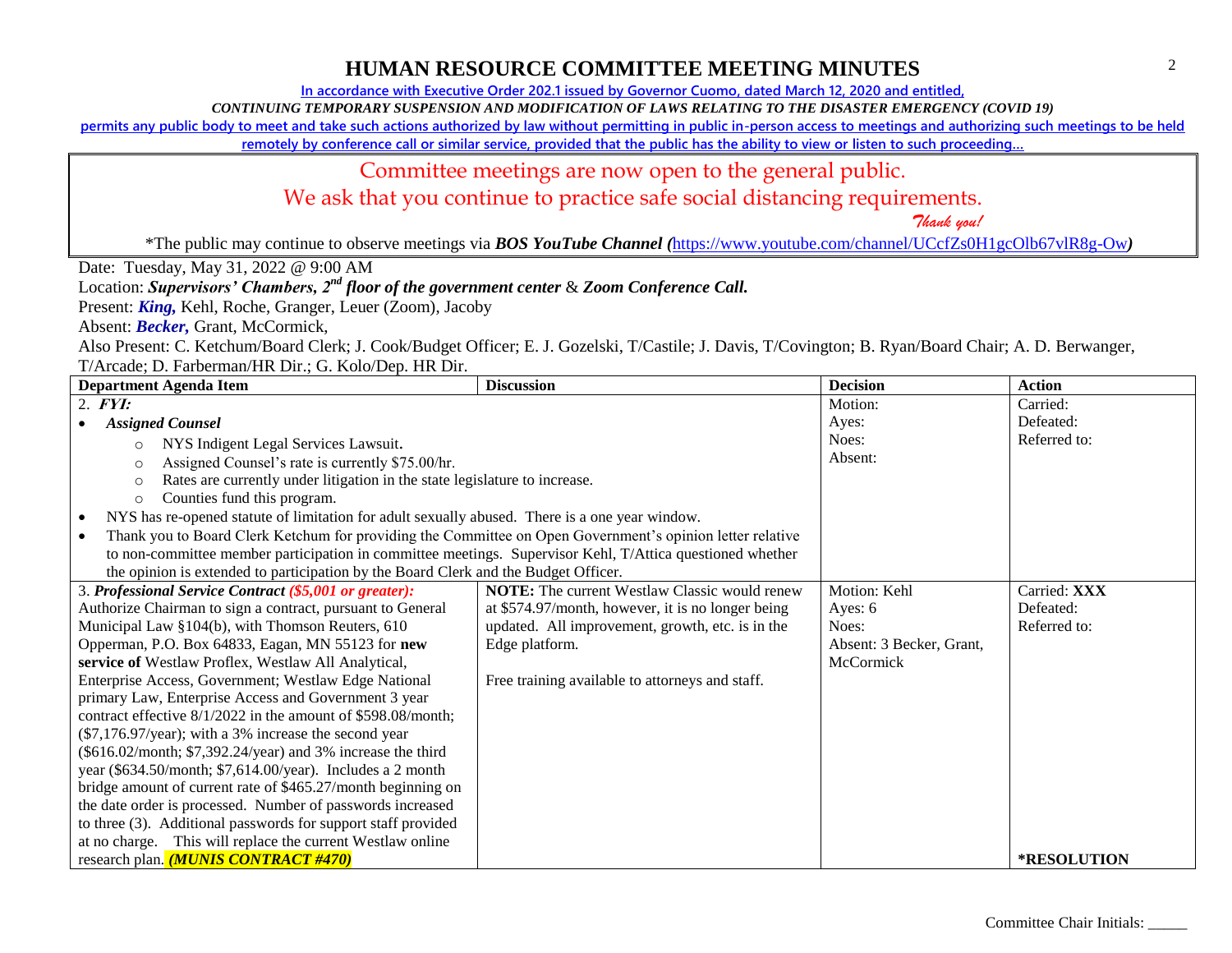**In accordance with Executive Order 202.1 issued by Governor Cuomo, dated March 12, 2020 and entitled,**

*CONTINUING TEMPORARY SUSPENSION AND MODIFICATION OF LAWS RELATING TO THE DISASTER EMERGENCY (COVID 19)*

**permits any public body to meet and take such actions authorized by law without permitting in public in-person access to meetings and authorizing such meetings to be held** 

remotely by conference call or similar service, provided that the public has the ability to view or listen to such proceeding...

#### Committee meetings are now open to the general public.

We ask that you continue to practice safe social distancing requirements.

 *Thank you!*

\*The public may continue to observe meetings via *BOS YouTube Channel (*<https://www.youtube.com/channel/UCcfZs0H1gcOlb67vlR8g-Ow>*)*

Date: Tuesday, May 31, 2022 @ 9:00 AM

#### Location: *Supervisors' Chambers, 2nd floor of the government center* & *Zoom Conference Call.*

Present: *King,* Kehl, Roche, Granger, Leuer (Zoom), Jacoby

Absent: **Becker**, Grant, McCormick,

| <b>Department Agenda Item</b>                                     | <b>Discussion</b>                                | <b>Decision</b>          | <b>Action</b>      |
|-------------------------------------------------------------------|--------------------------------------------------|--------------------------|--------------------|
| 9:45 AM Human Resource w/D. Farberman                             |                                                  |                          |                    |
| 1. Position Fill:                                                 | This position was approved for emergency fill by | Motion: Kehl             | Carried: XXX       |
| <b>Human Resources</b>                                            | Chairwoman Ryan on 5/4/22.                       | Ayes: 6                  | Defeated:          |
| Fill one (1) position of <b>Payroll Clerk</b> (1.0 FTE) (Position |                                                  | Noes:                    | Referred to:       |
| Code 12.828.508) on Salary Schedule S with an hourly rate of      |                                                  | Absent: 3 Becker, Grant, |                    |
| \$21 per hour (salary equivalent \$38,220); effective June 6,     |                                                  | McCormick                |                    |
| 2022 to replace Nicole Durfee, who resigned. Upon successful      |                                                  |                          |                    |
| completion of six month probationary period, rate of pay will     |                                                  |                          |                    |
| increase to \$21.50 per hour.                                     |                                                  |                          | <b>FINANCE</b>     |
| 2. Correct Amending Resolution No. 22-160:                        |                                                  | Motion: Kehl             | Carried: XXX       |
| Correct Resolution 22-160 for 2021-2022 Year #2 to                |                                                  | Ayes: 6                  | Defeated:          |
| reflect 1063 employees (an increase of 10 employees) for          |                                                  | Noes:                    | Referred to:       |
| a total of \$21,685.20. All else remains the same.                |                                                  | Absent: 3 Becker, Grant, |                    |
| (MUNIS CONTRACT #Not applicable this year)                        |                                                  | McCormick                |                    |
|                                                                   |                                                  |                          | <b>*RESOLUTION</b> |
| 3. Approve the following MOU's with CSEA as approved by           |                                                  | Motion: Jacoby           | Carried: XXX       |
| the Board of Managers on 05/24/22:                                |                                                  | Ayes: 6                  | Defeated:          |
| 1. Dialysis Registered Nurse                                      |                                                  | Noes:                    | Referred to:       |
| 2. Dialysis RN Team Leader                                        |                                                  | Absent: 3 Becker, Grant, |                    |
| 3. Respiratory Therapist I, II & Senior                           |                                                  | McCormick                |                    |
| 4. Corrections to Wage Progression                                |                                                  |                          |                    |
|                                                                   |                                                  |                          | *RESOLUTION        |
| 4. Approve Increase of Purchase Card Limit:                       |                                                  | Motion: Jacoby           | Carried: XXX       |
| To increase the limit of previously approved purchase card to     |                                                  | Ayes: 6                  | Defeated:          |
| \$1,000 for Gabrielle Kolo, Deputy Human Resources                |                                                  | Noes:                    | Referred to:       |
| Director, for use as directed in the approved policy.             |                                                  | Absent: 3 Becker, Grant, |                    |
|                                                                   |                                                  | McCormick                | <b>APPROVED</b>    |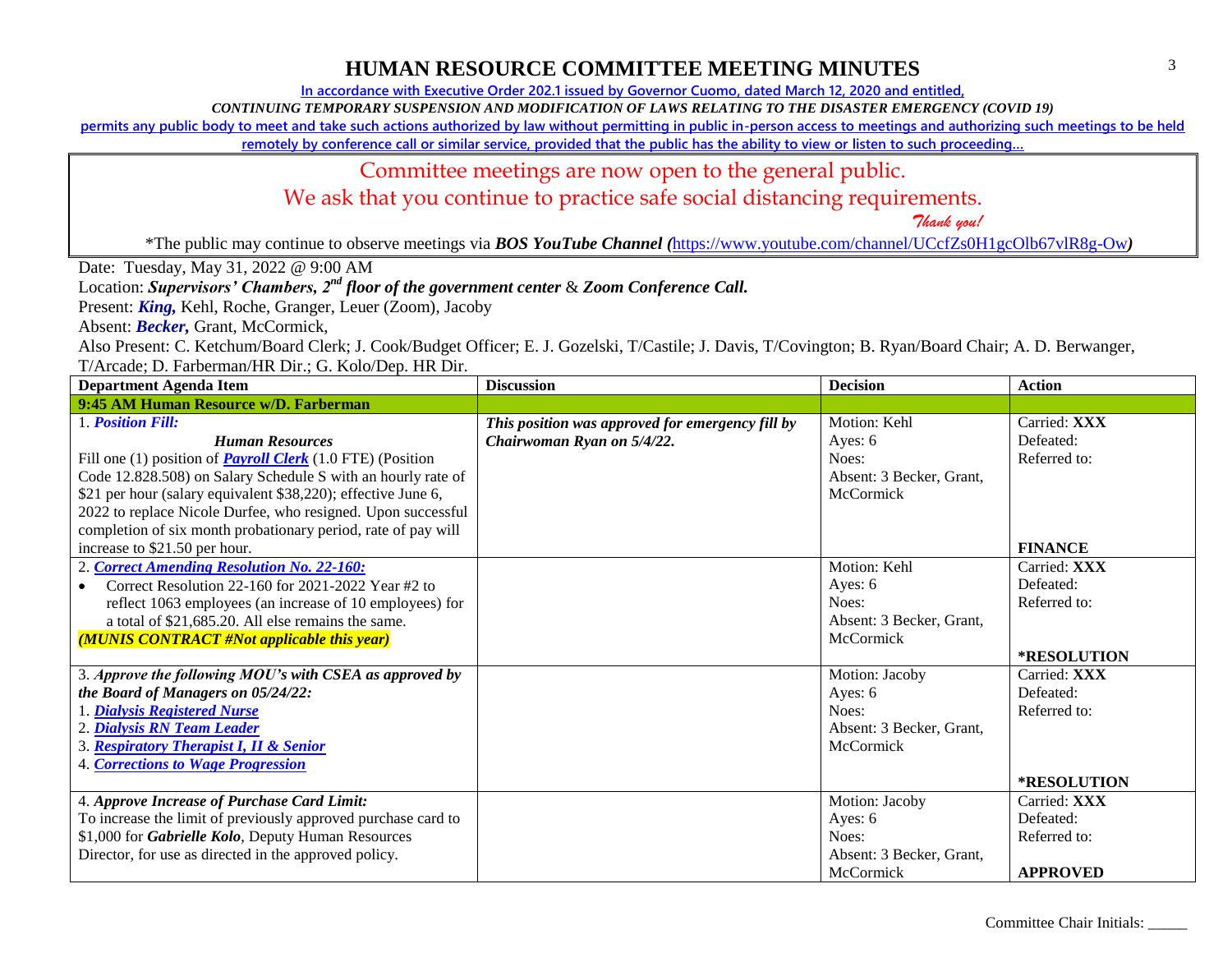**In accordance with Executive Order 202.1 issued by Governor Cuomo, dated March 12, 2020 and entitled,**

*CONTINUING TEMPORARY SUSPENSION AND MODIFICATION OF LAWS RELATING TO THE DISASTER EMERGENCY (COVID 19)*

**permits any public body to meet and take such actions authorized by law without permitting in public in-person access to meetings and authorizing such meetings to be held** 

remotely by conference call or similar service, provided that the public has the ability to view or listen to such proceeding...

#### Committee meetings are now open to the general public.

We ask that you continue to practice safe social distancing requirements.

 *Thank you!*

\*The public may continue to observe meetings via *BOS YouTube Channel (*<https://www.youtube.com/channel/UCcfZs0H1gcOlb67vlR8g-Ow>*)*

Date: Tuesday, May 31, 2022 @ 9:00 AM

#### Location: *Supervisors' Chambers, 2nd floor of the government center* & *Zoom Conference Call.*

Present: *King,* Kehl, Roche, Granger, Leuer (Zoom), Jacoby

Absent: *Becker,* Grant, McCormick,

| <b>Department Agenda Item</b>                              | <b>Discussion</b>                     | <b>Decision</b> | <b>Action</b> |
|------------------------------------------------------------|---------------------------------------|-----------------|---------------|
| 5. Discussion Items:                                       |                                       | Motion:         | Carried:      |
| Schedule Meeting of Compensation Committee                 |                                       | Ayes:           | Defeated:     |
| <b>EAP Report</b><br>$\bullet$                             |                                       | Noes:           | Referred to:  |
|                                                            |                                       | Absent:         |               |
| <b>Civil Service w/D. Farberman</b>                        |                                       |                 |               |
| 6. Civil Service update for April 2022                     |                                       | Motion:         | Carried:      |
|                                                            |                                       | Ayes:           | Defeated:     |
|                                                            |                                       | Noes:           | Referred to:  |
|                                                            |                                       | Absent:         |               |
| 9:15 AM County Attorney w/J. Wilkinson continued           |                                       |                 |               |
| 4. General/Litigation Update (Attorney / Client privileged | All remained. The YouTube channel was | Motion:         | Carried:      |
| discussion)                                                | suspended.                            | Ayes:           | Defeated:     |
|                                                            |                                       | Noes:           | Referred to:  |
|                                                            |                                       | Absent:         |               |
| <b>County Clerk w/R. Pierce</b>                            |                                       |                 |               |
|                                                            |                                       | Motion:         | Carried:      |
|                                                            | ~Nothing to Report                    | Ayes:           | Defeated:     |
|                                                            |                                       | Noes:           | Referred to:  |
|                                                            |                                       | Absent:         |               |
|                                                            |                                       |                 |               |
| <b>DMV</b> w/ <b>R</b> . Pierce                            |                                       |                 |               |
|                                                            |                                       | Motion:         | Carried:      |
|                                                            | ~Nothing to Report                    | Ayes:           | Defeated:     |
|                                                            |                                       | Noes:           | Referred to:  |
|                                                            |                                       | Absent:         |               |
|                                                            |                                       |                 |               |